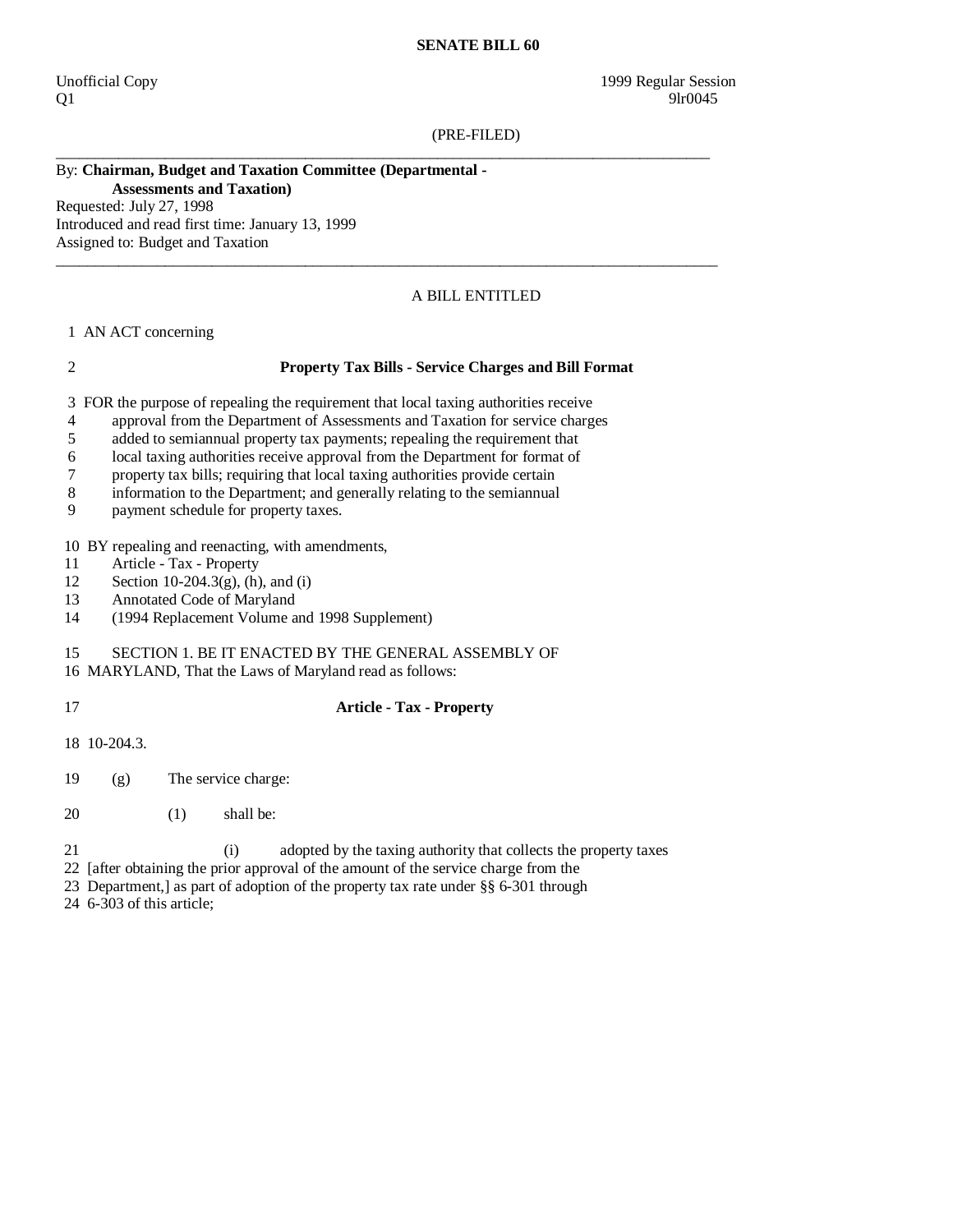### **2 SENATE BILL 60**

| 1              | 3 authority;                                                                                                                                                                                                                                                                                                                                                                | (ii)    |              |                          | applicable to all property tax being collected by the taxing<br>2 authority on the semiannual payment schedule for itself and for any other taxing |
|----------------|-----------------------------------------------------------------------------------------------------------------------------------------------------------------------------------------------------------------------------------------------------------------------------------------------------------------------------------------------------------------------------|---------|--------------|--------------------------|----------------------------------------------------------------------------------------------------------------------------------------------------|
| $\overline{4}$ | (iii)<br>expressed as a percent of the amount of tax due at the second<br>5 installment and shown on the tax bill as a percent and actual dollar amount charged;<br>6 and                                                                                                                                                                                                   |         |              |                          |                                                                                                                                                    |
| 7              |                                                                                                                                                                                                                                                                                                                                                                             | (iv)    |              | calculated in an amount: |                                                                                                                                                    |
| 8              |                                                                                                                                                                                                                                                                                                                                                                             |         | 1.           |                          | reasonably equivalent to the anticipated lost interest<br>9 income associated with the delay in payment of the second installment; and             |
| 10             | 2.<br>covering administrative expenses associated with the<br>11 semiannual payment not exceeding the lesser of the actual expenses incurred in the<br>12 preceding fiscal year per semiannual tax account [as approved by the State<br>13 Department of Assessments and Taxation] or 10% of the charge for lost interest; and                                              |         |              |                          |                                                                                                                                                    |
| 14             | may not be considered to be a property tax for the purposes of any<br>(2)<br>15 provision of a local law or charter that limits the property tax rate or property tax<br>16 revenues.                                                                                                                                                                                       |         |              |                          |                                                                                                                                                    |
| 17             | The local taxing authority shall [provide] REPORT to the Department by<br>(h)<br>18 [May] JULY 1 of each year[, information that substantiates that the proposed service<br>19 charge for the anticipated lost interest is reasonably equivalent to the amount of<br>20 interest that will be lost as a result of the semiannual payment] THE SERVICE<br>21 CHARGE ADOPTED. |         |              |                          |                                                                                                                                                    |
| 22             | (i)<br>(1)<br>The property tax bill under a semiannual payment schedule[:                                                                                                                                                                                                                                                                                                   |         |              |                          |                                                                                                                                                    |
| 23             |                                                                                                                                                                                                                                                                                                                                                                             | $(i)$ ] | shall state: |                          |                                                                                                                                                    |
| 24             | 25 any applicable discounts for early payment;                                                                                                                                                                                                                                                                                                                              |         | [1.]         | (I)                      | the amount of the tax due if paid in full, including                                                                                               |
| 26             | [2.]<br>(II)<br>the amount of the tax due if paid in semiannual<br>27 installments, including any applicable discounts for early payment of the first<br>28 installment;                                                                                                                                                                                                    |         |              |                          |                                                                                                                                                    |
| 29             | 30 second installment; and                                                                                                                                                                                                                                                                                                                                                  |         | [3.]         | (III)                    | the amount of service charge to be paid with the                                                                                                   |
| 31             |                                                                                                                                                                                                                                                                                                                                                                             |         | [4.]         | (IV)                     | the date the tax payment is due[; and                                                                                                              |
| 32             | 33 and Taxation].                                                                                                                                                                                                                                                                                                                                                           | (ii)    |              |                          | shall be subject to approval by the Department of Assessments                                                                                      |
| 34             | (2)<br>The [Department shall approve] TAXING AUTHORITY MAY ADOPT<br>35 any local semiannual payment schedule collection that:                                                                                                                                                                                                                                               |         |              |                          |                                                                                                                                                    |
| 36             |                                                                                                                                                                                                                                                                                                                                                                             | (i)     |              |                          | provides efficient and cost-effective collection of taxes; and                                                                                     |